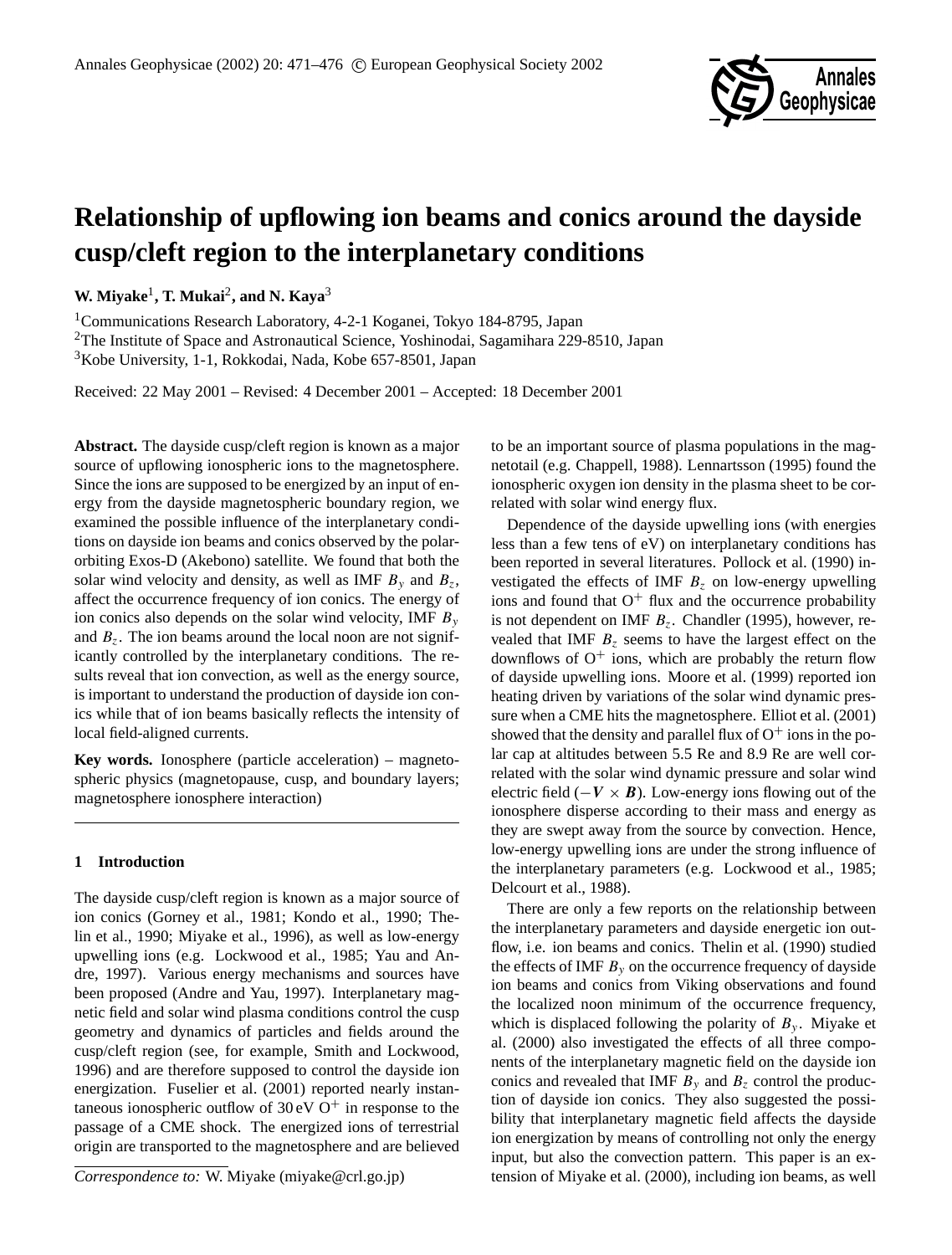as ion conics and the possible effects of solar wind velocity and density in the analysis. The purpose of the present paper is to discuss the possible causes in terms of dayside ion energization by investigating both the energy input to local ion energization region and the spatial spread of energized ions due to convection.

# **2 Data**

The ion data for this study were acquired by the Low Energy Particle (LEP) instrument on the polar-orbiting Exos-D (Akebono) satellite, which has an initial apogee and perigee of 10482 and 272 km, respectively (Oya and Tsuruda, 1990; Tsuruda and Oya, 1991). The LEP instrument consists of two sets of E/Q analyzers and was designed to observe energypitch angle distributions of auroral electrons and ions. It has an energy-per-charge range of 13 eV/q–20 KeV/q for ion measurement. The energy range is divided into 29 logarithmically spaced steps and is scanned in 2 s. The pitch angle range is divided into 18 bins of 10◦ each in the data processing procedure (see Mukai et al., 1990 for the details of the instrument). Observation has been successfully carried out since the initial turn-on and a large data set for auroral electrons and ions has been built. In this study we used the ion data obtained from April 1989 through April 1992. Ion beams and conics were automatically identified by the algorithm used in Miyake et al. (1996) for every 16 s (see Miyake et al., 1996 for the details of the identification process and statistical characteristics of dayside ion beams and conics).

We also used 5 min averages of the interplanetary magnetic field and solar wind plasma data from IMP-8 in this study. For the analysis we selected the IMF and solar wind plasma data taken where the satellite was located upstream of the Earth in the solar wind (i.e.  $X > 0$ ). In the 09:00– 15:00 MLT (magnetic local time) range, we identified 5146 ion beams and 13541 ion conics in 16 s averaged data from the Exos-D (Akebono) satellite. The interplanetary parameters were available for 30%–40% of the upflowing ion events.

We analyze here the occurrence frequency of ion beams and conics, which is given by  $f = n/N$ , where *n* is the number of events in an Alt-IL-MLT (altitude – invariant latitude – magnetic local time) bin and  $N$  is the number of samples in each bin under a certain interplanetary condition. In this study, the number of samples means the number of all the available 16 s data in the bin, and the number of events means the number of events where ion beams and conics are identified. The statistical uncertainty is defined as  $\sigma =$  $[f(1-f)/(N-1)]^{0.5}$ . The occurrence frequency in this study is integrated over the entire altitude  $\left( < 10000 \text{ km} \right)$ , invariant latitude (65°-85°), and MLT (9-15 h) ranges. Since the occurrence frequencies of ion beams and ion conics are increased with altitude (Miyake et al., 1996) and more data were sampled at a higher altitude due to the slow satellite motion and the wide visible range from the ground station, about 80% of the events presented here were observed in the



**Fig. 1.** Occurrence frequency of ion beams and conics as a function of (a) IMF  $B_y$  and (b) IMF  $B_z$  and ratio of the energetic ( $>100 \text{ eV}$ ) event to the total event number as a function of **(c)** IMF  $B_y$  and **(d)** IMF Bz. The occurrence frequency is integrated over the entire altitude (<10 000 km), invariant latitude ( $65^{\circ} - 85^{\circ}$ ), and MLT (9– 15 h) ranges. The vertical bar in Figs. 1a and 1b is the statistical uncertainty.

altitude above 7000 km. No normalization of the data for altitude was made in the analysis.

#### **3 Results**

Figure 1 shows the occurrence frequency of ion beams (broken line) and conics (solid line) in the 09:00–15:00 MLT range as a function of IMF  $B_y$  (Fig. 1a) and IMF  $B_z$  (Fig. 1b) and the ratio of energetic  $(>100 \text{ eV})$  events to the total event number as a function of IMF  $B<sub>y</sub>$  (Fig. 1c) and IMF  $B<sub>z</sub>$ (Fig. 1d). The vertical bar in Figs. 1a and 1b is the statistical uncertainty. The occurrence frequency indicates the fraction of time interval of the event occurrence. Upflowing ions are almost always present around the dayside auroral region whenever the satellite traverses the region. Therefore, the occurrence frequency of upflowing ions here represents the spatial area occupied by upflowing ions in the integration range (65◦–85◦ invariant latitude and 09:00–15:00 MLT), rather than the time interval of the event. The ratio of energetic event to the total event number, on the other hand, indicates the intensity of the local ion energization. The energy of ion beams is defined as the energy of the field-aligned peak of ion flux, while that of ion conics is the maximum energy observed of conical ion distributions.

As reported in Miyake et al. (2000), both the IMF  $B_y$  and  $B<sub>z</sub>$  components control the dayside ion conics, which are more frequently observed and more energetic when the magnitude of  $B_y$  is large and  $B_z$  is negative, though there might be an increase in energy input during a strongly northward  $B<sub>z</sub>$  period. There is a coupling between the spiral angle of IMF and solar wind velocity. As shown later in Fig. 3, both the occurrence frequency and the ratio of the energetic event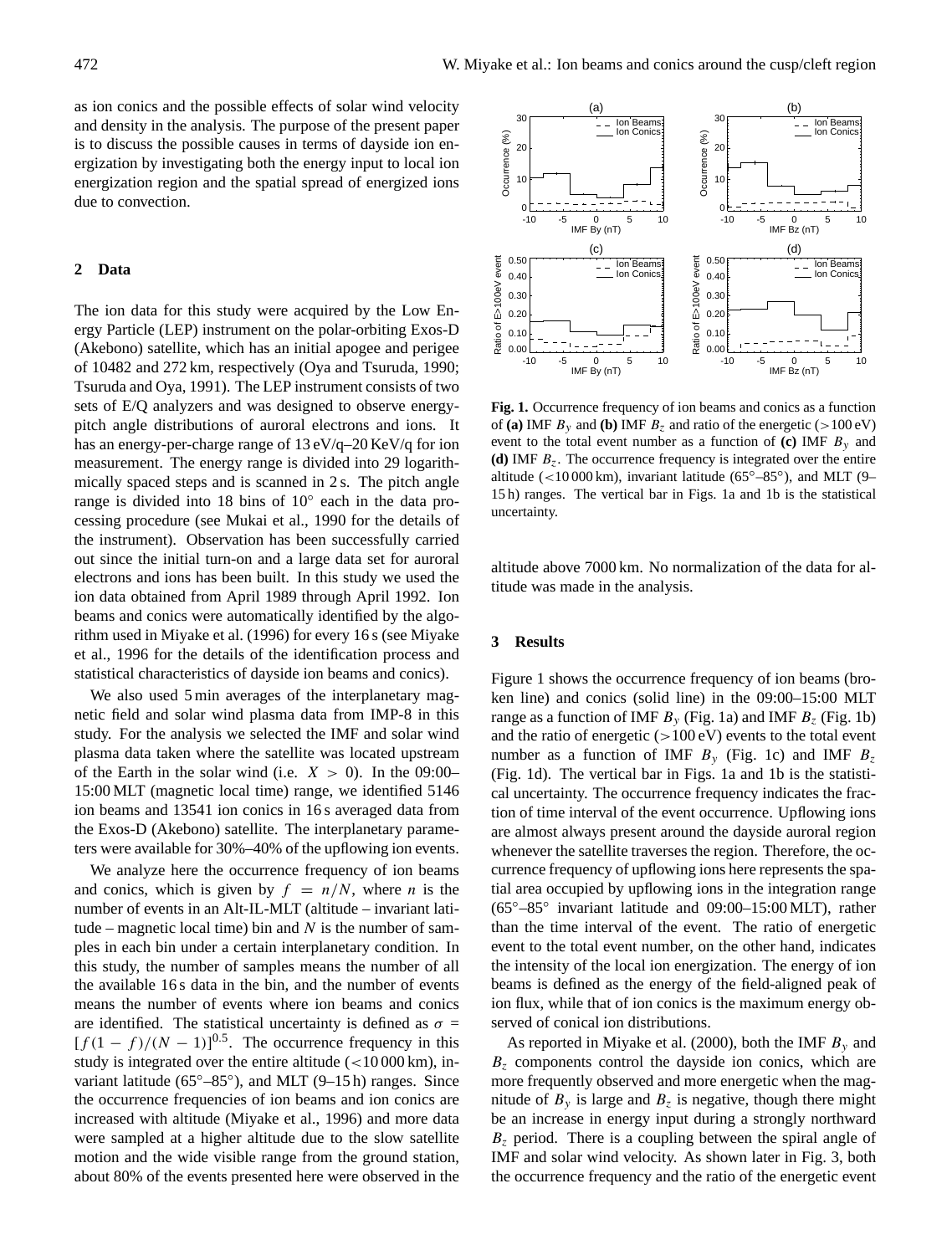

Fig. 2. Location of energetic (>100 eV) ion beam event in MLT-I.Lat coordinate when IMF  $B_y$  is (a) strongly positive, (b) nearly zero, and **(c)** strongly negative.

of ion conics correlate positively with the solar wind velocity. Large magnitude of IMF  $B<sub>v</sub>$  generally corresponds to low velocity. Therefore, the influence of IMF  $B<sub>v</sub>$  on ion conics is expected to be more significant when we remove the coupling effect.

Ion beams show little dependence on IMF. Most of the ion beams in this region have energies below 100 eV. The ratio of the energetic ion beam event is, however, higher at the large magnitude of  $B_y$  in Fig. 1c. Figure 2 shows the location of the energetic  $(>100 \text{ eV})$  ion beam event in MLT-I. Lat coordinate when IMF  $B<sub>v</sub>$  is strongly positive (Fig. 2a), close to zero (Fig. 2b), and strongly negative (Fig. 2c). We extended the MLT range presented in the figure for the purpose of identifying clearly the major source of energetic ion beams. As shown in Fig. 1, the occurrence frequency of ion beams in the dayside region is small and the ratio of the energetic event is also small, so that the event number of energetic ion beams is very small. Energetic ion beams are predominantly observed on the evening side and most of the ion beams near the local noon have low energy. The more energization during a large  $B<sub>v</sub>$  period probably takes place on the morning and/or evening sides, which is attributed to the global region-1 and region-2 current system. Iijima and Potemra (1982) reported that the current density of dayside region-1 system increases with the magnitude of  $B_y$ . There is no significant enhancement of the energetic ion beams near the local noon.

Low-energy upwelling ions have little dependence on IMF  $B<sub>z</sub>$  except for the latitudinal distribution (Pollock et al., 1990; Elliott et al., 2001). We examine further the location of energetic ion conics in the 09:00–15:00 MLT range, summarized in Fig. 1d. In Fig. 3, we plot the location of the energetic  $(>100 \text{ eV})$  ion conics event in MLT-I. Lat coordinate when IMF  $B<sub>z</sub>$  is strongly positive (Fig. 3a), nearly zero (Fig. 3b) and strongly negative (Fig. 3c). When  $B_z$  is negative, the location is extended toward low latitudes for the entire dayside region. Energetic ion conics are observed over the wide



**Fig. 3.** Location of energetic  $(>100 \text{ eV})$  ion conics event in MLT-I.Lat coordinate when IMF  $B_z$  is (a) strongly positive, (b) nearly zero, and **(c)** strongly negative.

MLT range and concentrate on neither the morning nor the evening side, which is different from the case of ion beams. Therefore, we conclude that IMF  $B<sub>z</sub>$  does not enhance a single source like the morning side region-1 current, but affects dayside ion conics over the wide range of MLT.

Figure 4 shows the occurrence frequency of ion beams (broken line) and conics (solid line) in the 09:00–15:00 MLT range as a function of solar wind velocity (Fig. 4a) and solar wind density (Fig. 4b) and the ratio of the energetic  $(>100 \text{ eV})$  event to the total event number as a function of solar wind velocity (Fig. 4c) and solar wind density (Fig. 4d). Ion conics are more frequently observed and more energetic when the solar wind velocity is large (Figs. 4a and 4c). There might be a small increase in the occurrence frequency of ion conics with the solar wind density, while the ratio of energetic conics decreases with the solar wind density.

We should take into account the anti-correlation of the solar wind velocity and density to interpret the results. The average velocity is 616 km/s for the density of 0-4 /cc and is 432 km/s for 12-16 /cc during the analysis period. Therefore, the anti-correlation of the solar wind velocity and density explains the decrease in the ratio of the energetic event with increasing solar wind density. The ratio is probably controlled mostly by the solar wind velocity alone. Ions are more energetic when the solar wind velocity is large. In spite of the anti-correlation of the velocity and density, on the other hand, there is a slight increase in the occurrence frequency with increasing solar wind density. The results suggest that the local ion energization is not intensified but the area of upflowing ion conics is more widely spread when the solar wind density is large.

The positive correlation of the occurrence frequency and the solar wind velocity means that the area of ion conic event increases with the solar wind velocity. We see the expansion of the ion conic region in Fig. 5, which shows the location of the ion conics event in MLT-I.Lat coordinate when the so-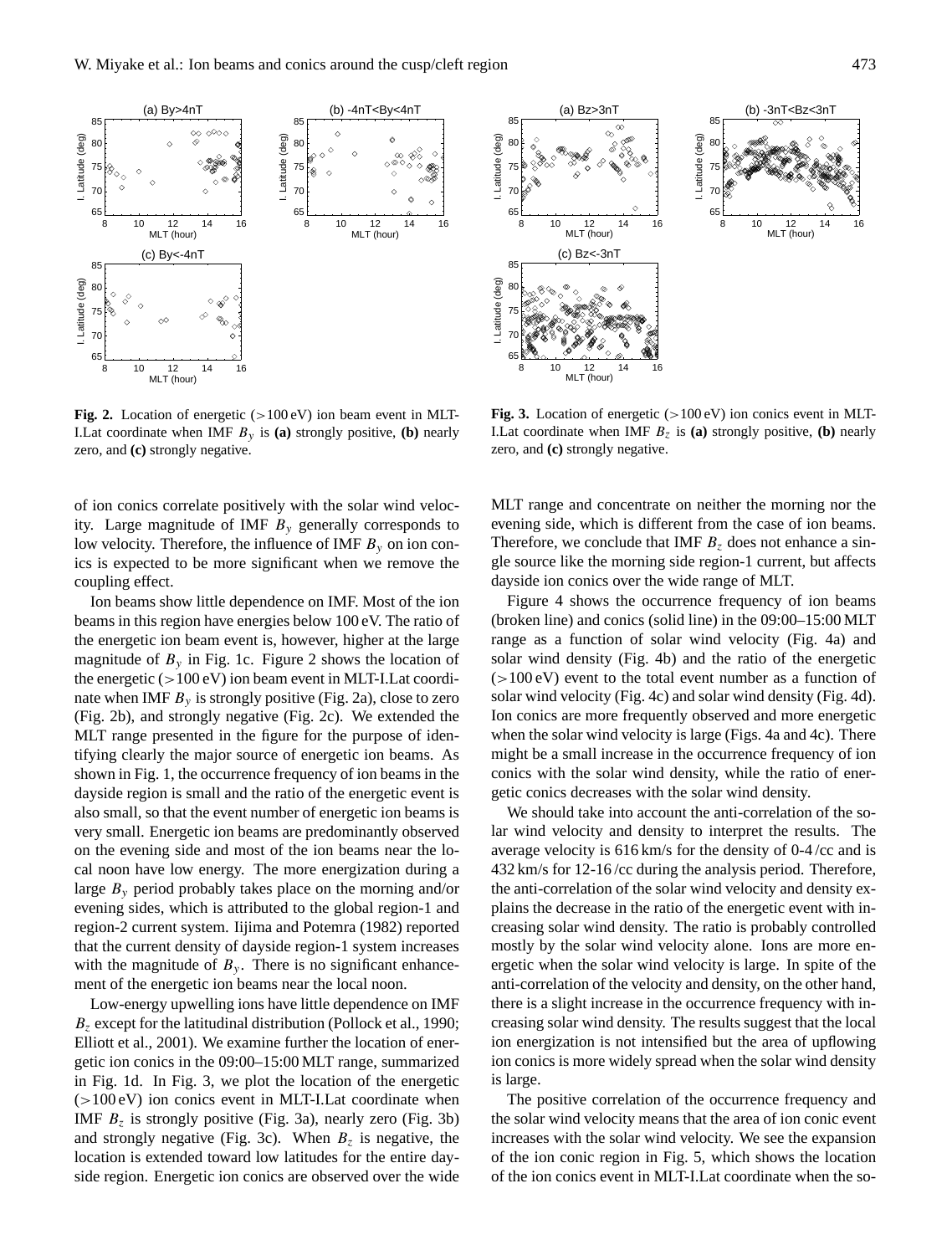

**Fig. 4.** Occurrence frequency of ion beams and conics as a function of **(a)** solar wind velocity and **(b)** solar wind density and ratio of the energetic  $(>100 \text{ eV})$  event to the total event number as a function of **(c)** solar wind velocity and **(d)** solar wind density. The occurrence frequency is integrated over the entire altitude (<10 000 km), invariant latitude (65◦–85◦ ), and MLT (9–15 h) ranges. The vertical bar in Figs. 4a and 4b is the statistical uncertainty.

lar wind velocity is large (Fig. 5a) and small (Fig. 5b), and that of the ion beam event when the solar wind velocity is large (Fig. 5c) and small (Fig. 5d). Many satellite orbits are discernible in Fig. 5a, which means that ion conics are observed continuously in a wide area along the satellite orbit. Ion conics during a period of small velocity (Fig. 5b) as well as ion beams (Figs. 5c and 5d) are observed in a short segment of the orbit. Although it takes time for the satellite to traverse the region, the orbital segments in the figure visualize the global extension of ion conics, which evokes an instantaneous image.

Knudsen et al. (1994) presented a polar cusp heating wall model which explains well the spatial variation of ion conics with the poleward  $E \times B$  convection in the cusp/cleft region. The heating wall is extended not only along the field line but also longitudinally. The poleward convection spreads upflowing ions in an extended area.

Ion beams show no dependence on solar wind plasma parameters, except for a possible increase in the ratio of the energetic event in Fig. 4c. We investigate further where the possible increase comes from. Figure 6 shows the locations of energetic  $(>100 \text{ eV})$  ion conics (Figs. 6a and 6b) and beams (Figs. 6c and 6d) when the solar wind velocity is large ( $>500 \,\mathrm{km/s}$ ) and small ( $<400 \,\mathrm{km/s}$ ).

The source of energetic ion beams is still located in the evening side and there is no increase in energetic ion beams around the local noon, even when the solar wind velocity is large. Therefore, the possible increase in energetic ion beams with increasing solar wind velocity (Fig. 4c) should come from the evening side, presumably associated with the region-1 upward current system. On the other hand, energetic ion conics are increased with the solar wind velocity at



**Fig. 5.** Location of ion conics event in MLT-I.Lat coordinate when solar wind velocity is **(a)** large and **(b)** small, and that of the ion beam event when the solar wind velocity is **(c)** large and **(d)** small.

all the local times including the local noon.

## **4 Discussion**

It is revealed that the occurrence frequency of dayside ion conics are controlled by most of the interplanetary parameters; IMF  $B_y$  and  $B_z$ , solar wind velocity and density, while that of dayside ion beams shows little dependence on them. The difference in the occurrence frequency between ion beams and conics is basically interpreted in terms of the location of the upflowing ions generated in the polar convection pattern.

Ion conics are energized in a heating wall extended longitudinally, as well as along the field line. The heating wall is located in the midst of the poleward convection (Knudsen et al., 1994). The energized ions spread away from the heating wall to the downstream. The occurrence frequency represents the spatial area occupied by the upflowing ions. Therefore, the occurrence frequency of ion conics is quite dependent on the interplanetary parameters controlling the dayside convection.

The occurrence frequency of ion conics is positively correlated with the solar wind density. It is also attributable to the convection enhancement. The dynamic pressure of the solar wind is believed to affect the momentum input to the polar ionosphere and is controlled by both the solar wind velocity and density.

Ion beams are associated with the upward field-aligned potential drop in the upward current regions and hence, with the negative divergence of the electric field. The field-aligned potential drop is developed at the center of the vortex of the convection (e.g. Lyons, 1992) and the ion beams are remain on the same flux tube, at least in the Exos-D altitude range  $\epsilon$  (<10 000 km). The enhanced convection never spreads ion beams to the adjacent flux tubes.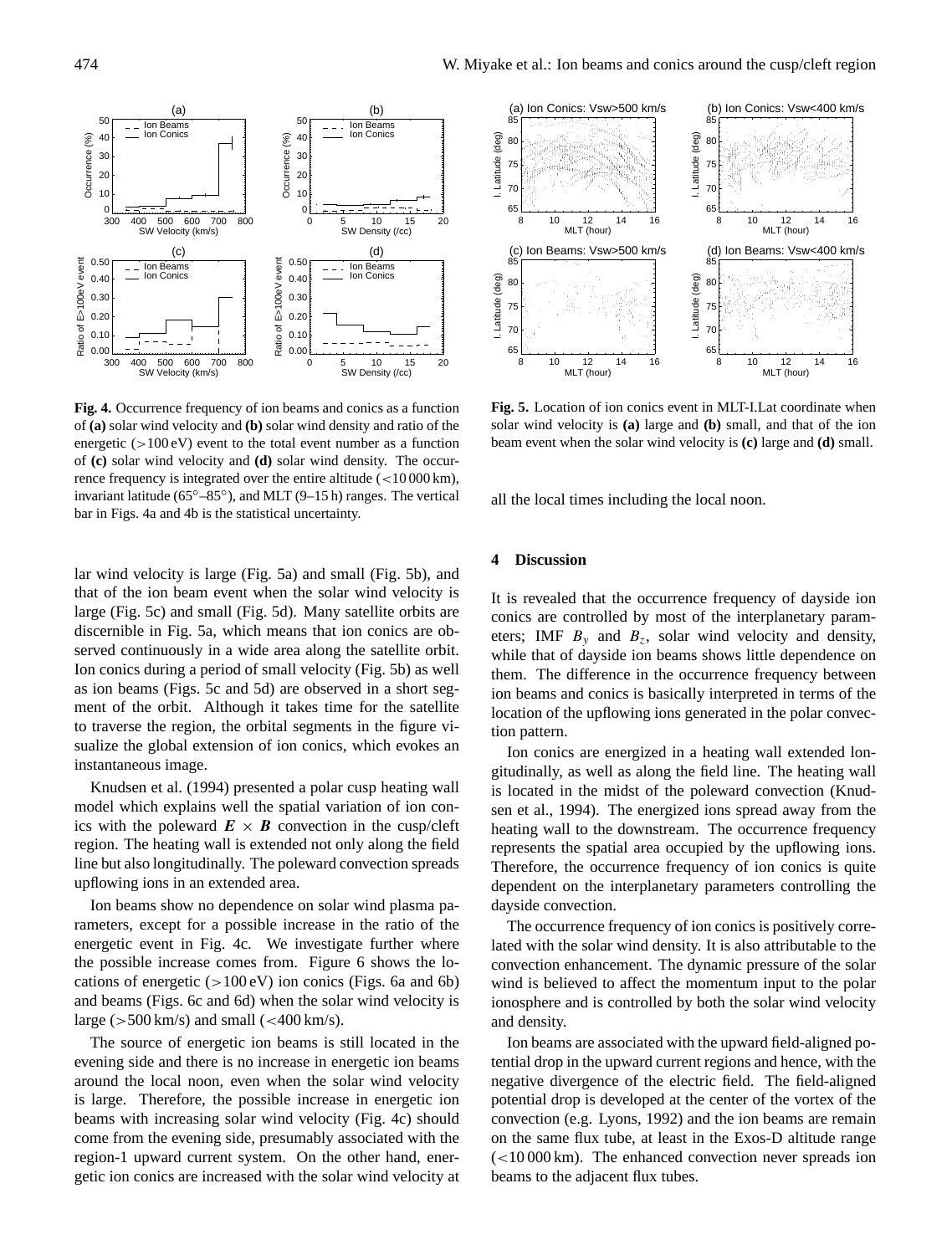

**Fig. 6.** Locations of energetic ( $>100 \text{ eV}$ ) ion conics (upper panels) and beams (lower panels) in MLT-I.Lat coordinate when the solar wind velocity is large (left) and small (right).

The ratio of the energetic event indicates the intensity of the local energy of ion conics, and is dependent on IMF  $B_y$ ,  $B_z$ , and solar wind velocity. Miyake et al. (2000) discussed the IMF control of ion conics and pointed out two possible causes. One is the increased energy input and the other is the residence time of ions in the energy region under the poleward convection. Since the enhanced convection moves ions faster and decreases the residence time of ions in the energy region, the result on the solar wind velocity means that the increase in the energy input for a large solar wind velocity is quite significant. The increase in the energy input surpasses the effect of enhanced convection, washing ions away from the energy region.

It is an interesting point that the occurrence frequency of ion conics slightly increases with the solar wind density, but the ratio of energetic event decreases. It might be interpreted in terms of the difference between the driving force of ion convection and the energy input to ion energization region.

Lennartsson (1995) found that the density of 0.1 to 16 keV O <sup>+</sup> ions in the plasma sheet is well correlated with both the electromagnetic and kinetic energy flux of the solar wind. The electromagnetic energy flux is  $Esw^2/\mu_o V$ , where  $Esw = -|V \times B|$  and the kinetic energy flux is  $nmV^3/2$ . In either case, the energy flux increases with increasing solar wind velocity, coinciding with our results. The kinetic energy flux is also proportional to the solar wind density, but its  $V<sup>3</sup>$  dependence and the anti-correlation between the solar wind velocity and density are supposed to reverse the relationship with the solar wind density. Although the terrestrial sources of the plasma populations in the plasma sheet are still controversial and ion conics over the dayside cusp/cleft region are not necessarily the source of these  $O^+$  ions, the similarity of the dependence on the solar wind plasma conditions should be noted.

Elliott et al. (2001) found that the density and parallel flux of low-energy  $O<sup>+</sup>$  ions in the polar cap are well correlated

with the solar wind dynamic pressure and electric field, and concluded that the ions originate in the dayside cusp/cleft region. Despite the difference in energy, their results are almost equivalent to ours for ion conics, with the exception that no significant influence of IMF  $B<sub>z</sub>$  was found for low-energy upwelling ions (see also Pollock et al., 1990). Multi-step processes of ion energized (e.g. Andre and Yau, 1997) may account for the difference.

Ion beams show no increase in the ratio of the energetic event around local noon with IMF and solar wind plasma parameters, though they seem to be affected around the evening side region-1 current. Iijima and Potemra (1982) showed that region-1 field-aligned current in the dayside region is well correlated with IMF  $B<sub>v</sub>$  and the solar wind dynamic pressure. Liou et al. (1998) reported that the afternoon auroral energy deposition rate is larger during a large  $B<sub>y</sub>$  period.

The field-aligned potential drop around the local noon is not very developed, even when the solar wind velocity is large and the energy input for producing ion conics is so increased. The field-aligned potential drop is required to supply the charge carriers to the field-aligned current. No increase in the potential drop means either no significant increase in the field-aligned current density or high fieldaligned conductivity around local noon.

Although broad-band ELF waves are asserted to be responsible for the energy of dayside ion conics (Norqvist et al., 1998; Andre and Yau, 1997), the energy source of the waves themselves is not yet identified. If the local fieldaligned current is responsible for the generation of the ELF waves, then the field-aligned conductance around local noon should be large enough to supply charge carriers to the fieldaligned current without developing a large field-aligned potential drop. The current must be closed, so that an increase in the downward current, in which energetic ion conics are often observed (Carlson et al., 1998), implies the increase in the upward current in which ion beams are present.

An alternative energy source of ion conics was proposed from Viking observations (Lundin and Hultqvist, 1989; Lundin et al., 1990). Low-frequency electric field fluctuations propagating down along the field line from the magnetosphere are able to accelerate ions, even up to several tens of keV (Hultqvist, 1996). Matsuoka et al. (1993) reported that low-frequency electric field fluctuations are frequently observed around the cusp/cleft region and are interpreted as Alfvén waves propagating down from the magnetosphere. The relationship between the low-frequency electric field fluctuations and the interplanetary parameters, however, has not yet been studied and remains for future studies.

## **5 Conclusions**

We examined the possible influence of the interplanetary conditions on ion beams and conics around the dayside cusp/cleft regions. The solar wind velocity and density, as well as IMF  $B_y$  and  $B_z$ , affect the occurrence frequency of ion conics. The energy of ion conics also depends on the so